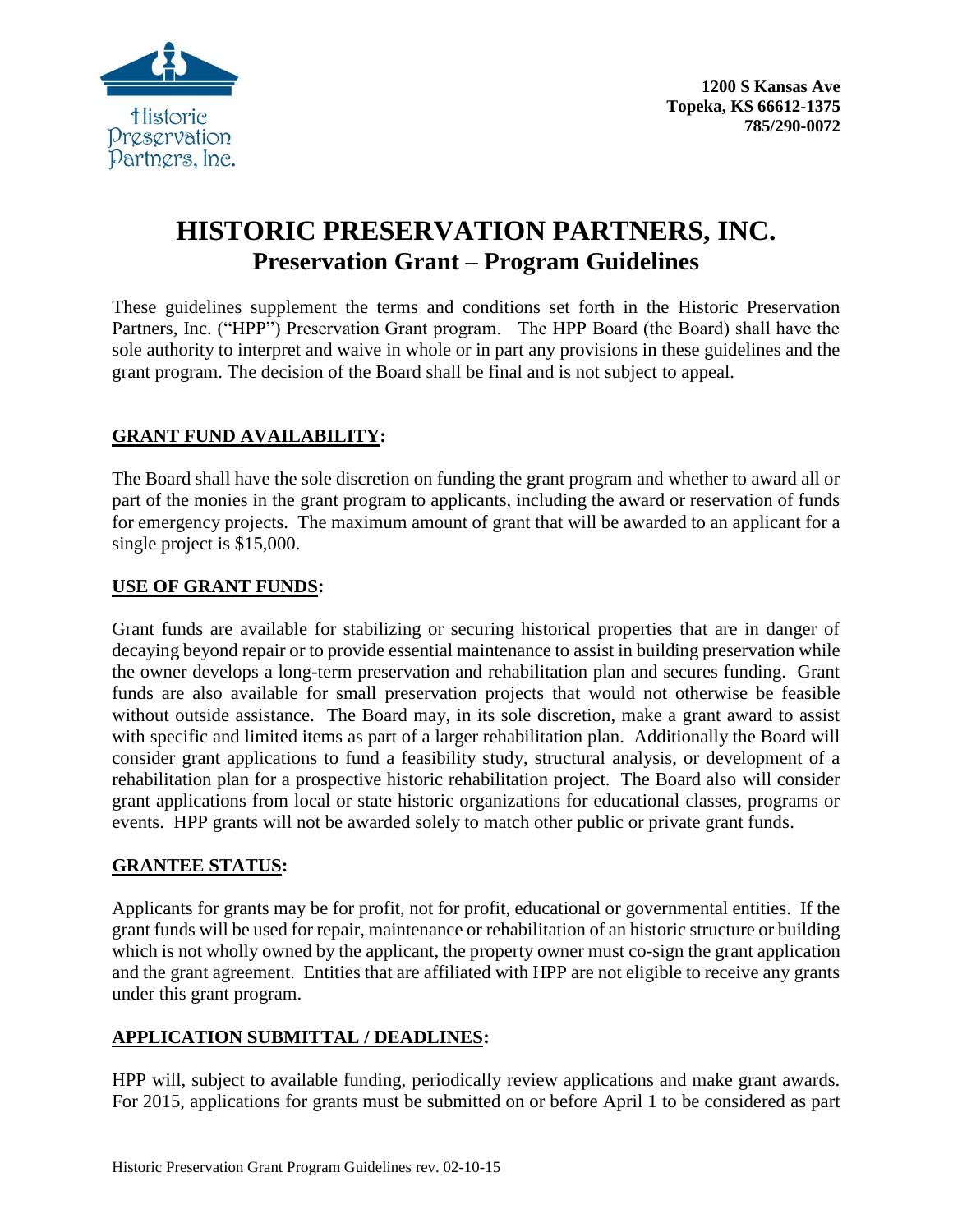of the grant review process. Generally, applications will be reviewed and grant awards announced within 60 days of the grant application submittal deadline. For the April 1, 2015 round of applications, the Board will endeavor to make award announcements on June 1.

The Board reserves the right to review and make emergency grant awards outside of the formal review process in extraordinary circumstances, such as the damage or partial destruction of an historic building through an act of nature, such as tornado, flood or fire. Additionally, an emergency grant award may be made by the Board to avoid the imminent destruction or loss of an historic structure. Applicants for emergency grant awards may be required to submit supplemental application materials describing the imminent need for the grant award.

# **ELIGIBILITY OF STRUCTURES:**

Buildings should be historically and architecturally significant to be eligible for a grant. The Board will give a preference to those buildings or structures that either are on or eligible to be listed on the State or Federal Historic Register or contributing buildings located in an Historic District. The Board will consider a grant application that would include removal of non-historic features to expose the historic fabric and make a building eligible for listing on the State or Federal historic registers. All decisions relating to the eligibility of buildings or structures shall be at the sole discretion of the Board.

## **GRANT AGREEMENT:**

No funds shall be disbursed by HPP prior to the Grant recipient executing a grant agreement. The grant agreement provides for access to the building or structure to HPP's directors, officers, employees or agents for the purpose of inspecting the building or structure and verifying that the grant funds have been expended for the stated purposes and that all rehabilitation work is done in accordance with all applicable historic preservation standards. Further the grant agreement sets forth the scope of the project and schedule of work. The project must commence within 60 days of execution of the agreement and must be completed within one year of its execution. Provided however, the Board may grant an extension of time for commencement or completion of work upon good cause shown by the applicant that the delay is not caused by the action or inaction of the applicant. Moreover, the grant agreement provides for repayment of all grant funds in the event grant proceeds are spent on non-qualifying expenditures or on any work not specified in the grant agreement or if significant or contributing historic elements of the Property are removed or destroyed. Further a prorated share of the grant funds must be repaid if the building or structure is sold or demolished within 5 years of the grant award.

## **DISBURSAL OF GRANT PROCEEDS:**

The grant agreement also establishes the terms of the disbursal of the grant awards. All grant funds will be made on a reimbursement basis upon the furnishing of receipts and certification that the work has been completed. Grant fund disbursal will be made on a periodic basis no more frequently than monthly.